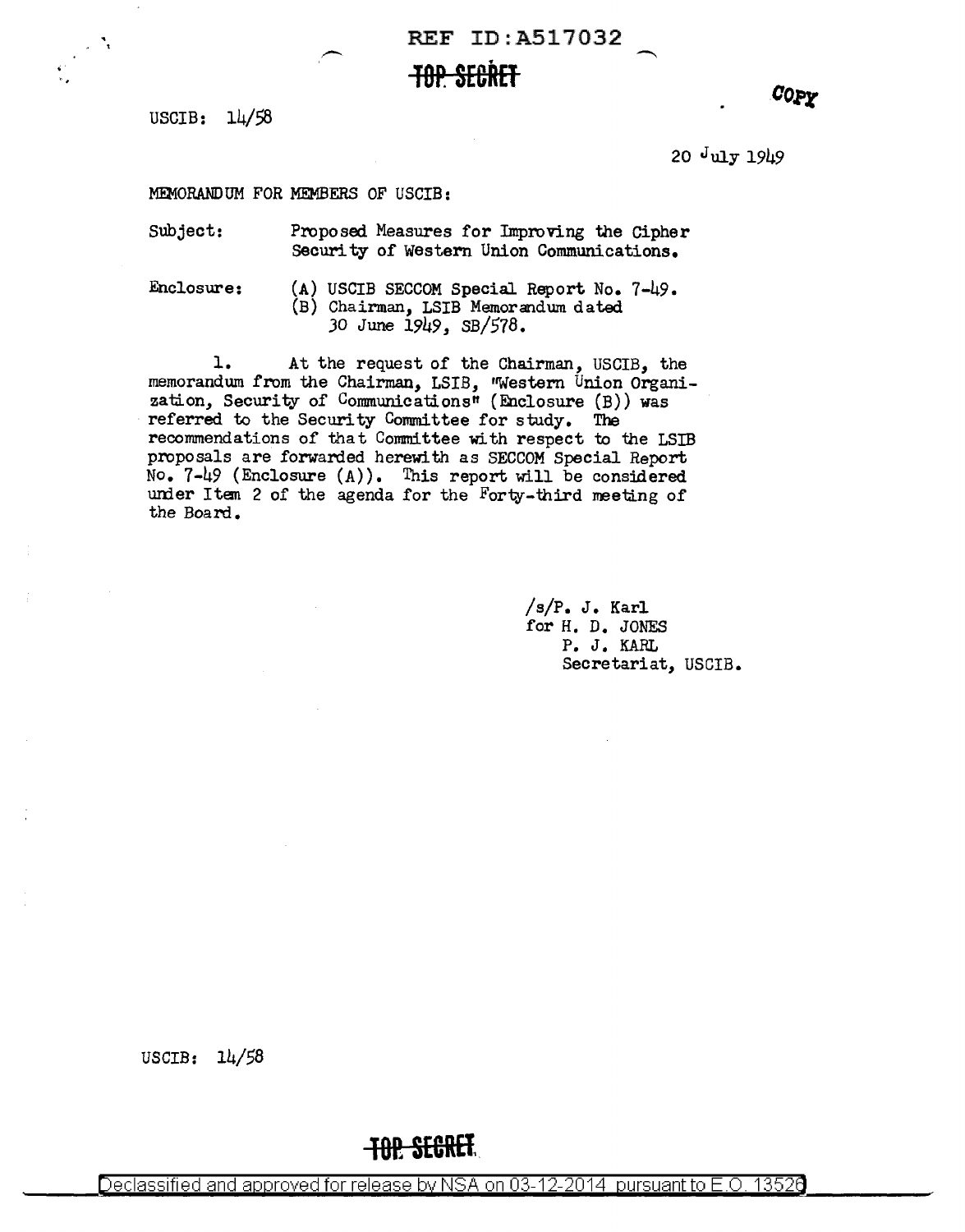## **TOP SfCRft**

<del>TOP SECRET</del>

20· July 1949

*con* 

USCIB SECURITY COMMITTEE SPECIAL REPORT NO. **7-49.**  (tO USCIB direct)

### REPORT ON PROPOSED MEASURES FOR IMPROVING THE CIPHER SECURITY OF WESTERN UNION COMMUNICATIONS

### THE PIDBLEM

1. To study the memorandum of 30 June from the Chairman, LSIB, to the Chairman, USCIB, and to make recommendations thereon to USCIB.

#### FACTS BEARING ON THE PROBLEM

2. USCIB: 14/57 of 18 July 1949 conveys this problem to the Committee.

### CONCLUSIONS AND RECDMMENDATIONS

J. The Conunittee presents the enclosed draft of a memoranium from the Chairman, USCIB, to the Chairman, LSIB, and recommends that this memorandum be transmitted in reply to LSIB's memorandum of 30 June. All pertinent considerations and arguments, as the Committee developed them during its study of the problem, are set forth or implied in this draft.

#### COORDINATION

4. No coordination of' this matter with other Committees or authorities has been deemed necessary.

> /s/E.S.L. GOODWIN E.S.L. GOODWIN Captain, u. s. Navy Chairman, SECCOM.

Enclosure: Proposed memorandum for the Chairman, LSIB, from the Chairman, USCIB • SECCOM draft, 19 July 1949.

SECCOM Item No. 54 **tQP SEGRET**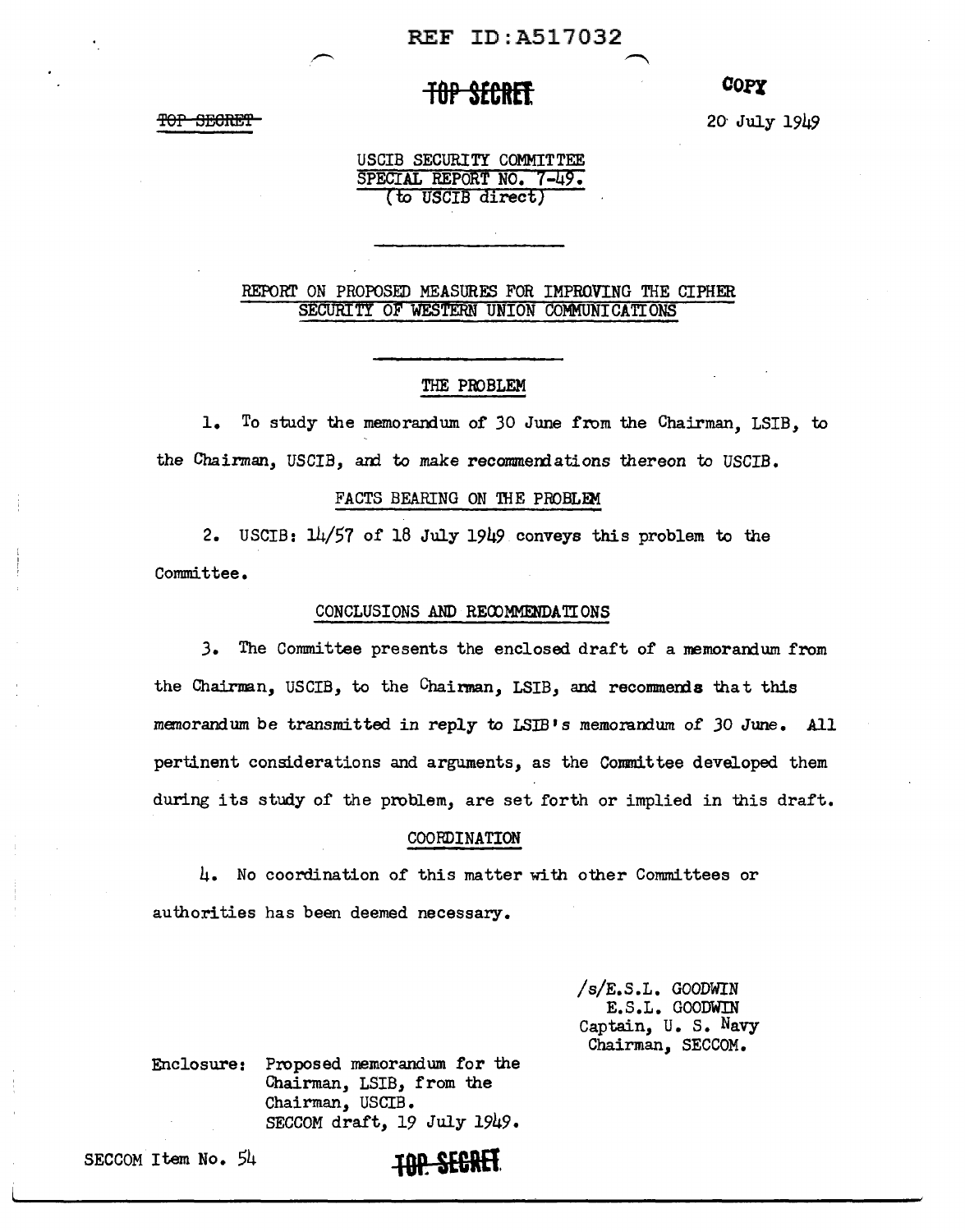### **TBR sEeREI**

TOP SEGRET

SECCOM draft 19 July 1949

Memorandum for the Chairman, LSIB •

Subject: Cipher security for Western Union communications.

Reference:

EO 3.3(h)(2)

Memorandum of 30 June 1949 from the Chairman, LSIB, to the Chairman, USCIB, with enclosure (memorandum will hereinafter be referred to as PL 86-36/50 USC 3605 "the Chairman's memorandum<sup>"</sup> and enclosure as "the Chairman• s enclosure".)

> 1. The reference has been read with interest.  $I$ t obviously represents the climax of a most involved and diffi- $\text{cut study, and the solution which it presents is patently a}$ compromise among violently antagonistic viewpoints.

2. USCIB, acting within the limits of its charter, must be governed in this principally by considerations of the affects of the alternatives on U.S. Communications Intelligence. From this narrow standpoint, any basic improvement of Western Union communication security will be detrimental, either through

consciousness and knowledge. In this latter connection USCIB notes that any improvement of the cipher security of Western Union nations may eventually involve an extension to that of Atlantic Pact nations. USCIB, therefore, while fully concurring in the agguments presented in paragraph  $7$  of the Chairman's memorandum, and while recognizing the possibility that considerations of security may override those of intelligence, is constrained to express only qualified approval of the proposed course of action, subject to certain reservations, hereinafter presented.

*3.* USCIB considers that the proposal of the reference is completely acceptable as a basis for planning for the situation contemplated in paragraphs  $6$  and  $7$  of the Chairman's enclosure (that is, the situation attendant upon a state of war or conditions approaching a state of war). USCIB, however, considers that there should be no immediate implementation of

-1- 'POP SECRET'

Enclosure with USCIB SECCOM Special Report No. 7-49.

*con* 

**JOP. SEERET**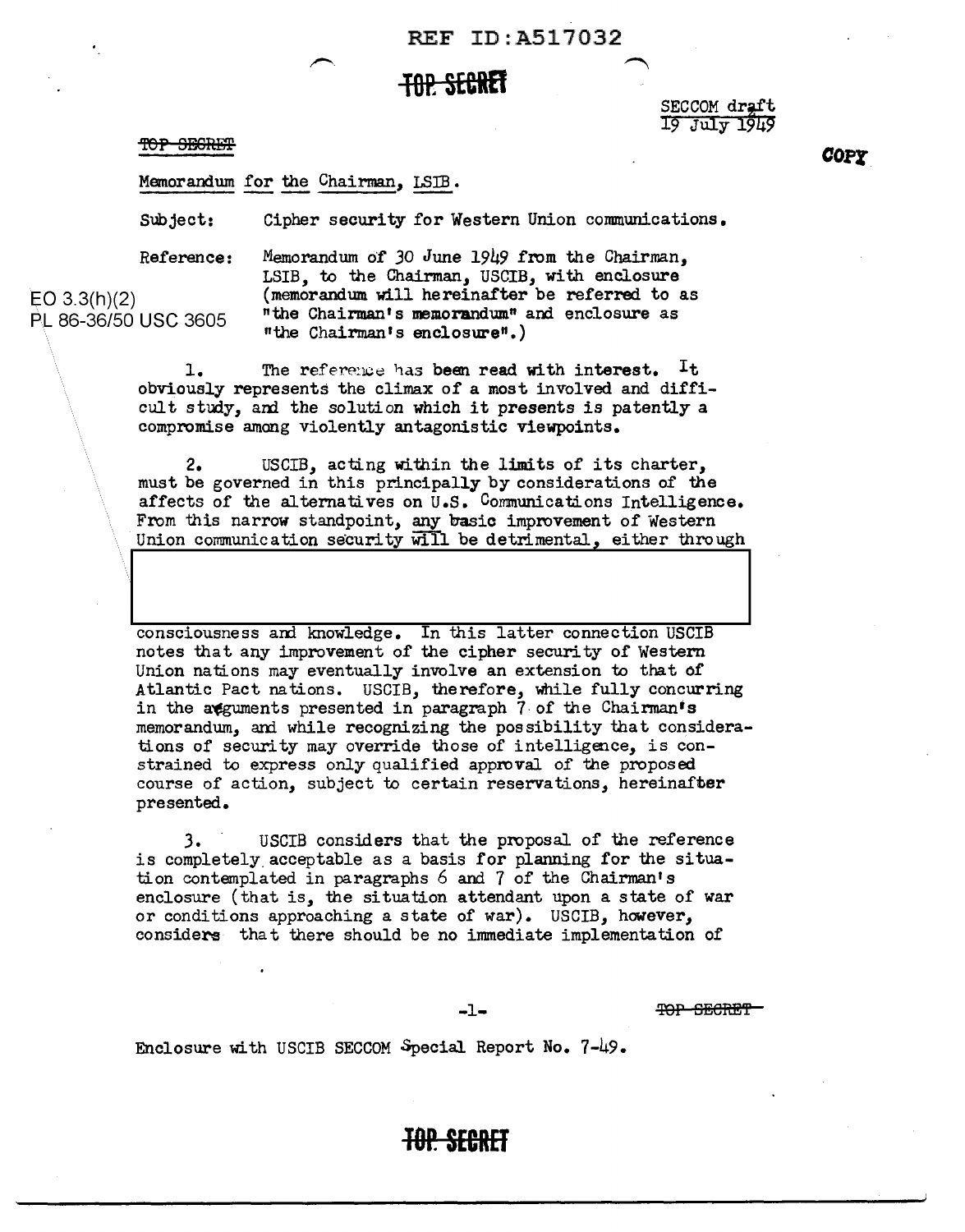# **TOP. SECRET** SECCOM draft

19 July 1949

#### TOP SEGRET

COPY

Subject:<br>------Cipher security for Western Union conununications.

the plan except such minimum measures as may be necessary to permit LSIB to insure the adoption of its proposal, the maximum such, from the USCIB standpoint, being as follows:

- (a) Present the Typex Mark II to the Western Union nations as the proposed combined cipher machine for future emergency.
- (b) Do not deliver copies of the Typex Mark II to any other nation, but inform the Western Union nations that Typex Mark II will be demonstrated, in London, to any cryptanalysts and cryptographers whom they choose to send to London for a thorough and unlimited study of the machine, the proposed method of its use, and the details of its routine operation.
- (c) Contingent on the other W.U. nations' acceptance of the proposal, accumulate, in  $\parallel$  the reserve of machines, instructions, and key lists required for the condition contemplated in paragraphs 6 and 7 of the Chairman's enclosure, and give to appropriate representatives of the  $W<sub>e</sub>U<sub>e</sub>$  nations full knowledge of and access to this accumulation.

4. In presenting the foregoing, USCIB recognizes that the course of action which it recommends fails to take account of the requirements expressed in paragraph 1 of the Chairman's memorandum and the first sentence of paragraph 8 of the Chairman's enclosure (that is, the immediate need for cipher security for the rapid exchange of W.U. communications among the W.U. capitals and high command). USCIB recommends, therefore, that this requirement be met by the proposal of presented informally by signal by the  $\boxed{\phantom{a}}$ Officer as a result of his membership in an ad hoc committee of • USCIB which. met on 26 August, 1948. This proposal, for official record, is reiterated below: ment be met by the proposal of<br>mformally by signal by the <u>formulation</u><br>informally by signal by the function of the secult of his membership in an ad hoc committee of<br>met on 26 August 1948. This proposal, for official<br>reit



EO 3.3(h)(2) PL 86-36/50 USC 3605

-2-

TOP SECRET

**JO! SEBRtl**